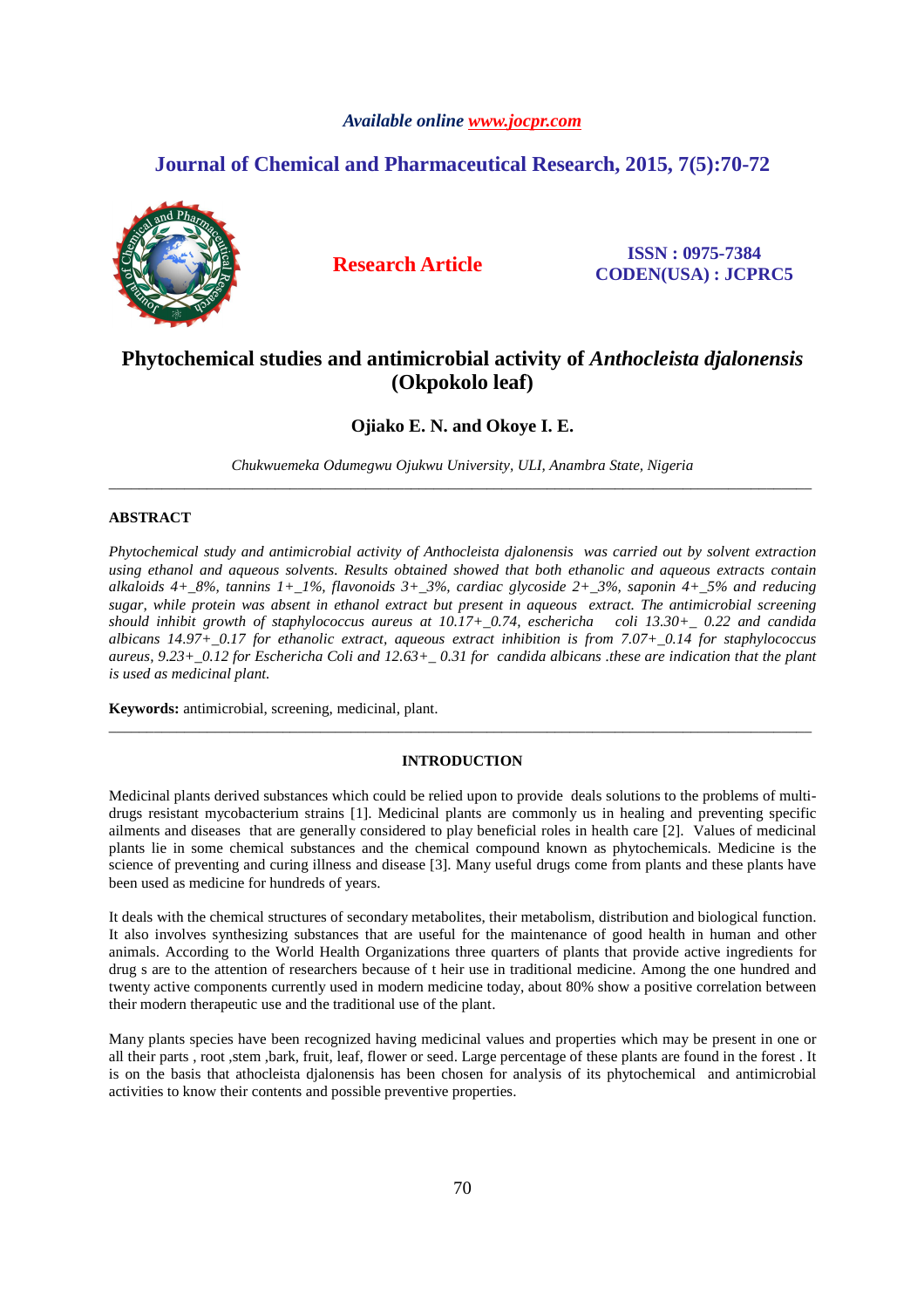#### **EXPERIMENTAL SECTION**

*\_\_\_\_\_\_\_\_\_\_\_\_\_\_\_\_\_\_\_\_\_\_\_\_\_\_\_\_\_\_\_\_\_\_\_\_\_\_\_\_\_\_\_\_\_\_\_\_\_\_\_\_\_\_\_\_\_\_\_\_\_\_\_\_\_\_\_\_\_\_\_\_\_\_\_\_\_\_*

### **Sample collection and pretreatment**

Leaves of *Anthocleista djalonensis* were obtained from Umuota village Obosi- Idemili North of Anambra State, Nigeria. It was identified by Dr. J. C. I. Odezue of Federal Polytechnic, Oko. Samples collected were collected and dried under room temperature for two weeks and then pulverized in a milling machine and stored for future analysis.

50grams of the pulverized air dried leaves were soaked into 100mls each of two different solvents: alcohol and aqueous for 24hr respectively. Each of them was filtered and the filterate were kept in an airtight container and labeled properly. The aqueous and alcoholic extracts were used for phytochemical screening and the quantitative analysis determined. This was followed by antimicrobial screening. The susceptibility testing using agar- welled diffusion method was carried out using broth culture for *staphylococcus aureus, eschericha coli* and *candida albicus*.

# **RESULTS AND DISCUSSION**

The result of the phytochemical analysis of *Anthocleista djalonensis* leaf is shown as seen in Table 1.

| Parameter         | Ethanol extract | Aqueous extract |  |
|-------------------|-----------------|-----------------|--|
| Alkaloid          | $^{++}$         | $++$            |  |
| Flavonoid         | $^{++}$         | $++$            |  |
| Tannin            | $^{+}$          | $^+$            |  |
| Protein           |                 | $++$            |  |
| Cardiac glycoside | $^{++}$         | $++$            |  |
| Saponin           | $^{++}$         | $++$            |  |
| Reducing sugar    | $++$            | $^{++}$         |  |
| Steroid           | Light green     | Green           |  |
|                   |                 |                 |  |
|                   |                 |                 |  |

**Table 1: Result of the phytochemical analysis of** *Anthocleista djalonensis* **leaf**.

*++= present in high concentration + = present in moderate concentration*  - *= absent* 

#### **Table 11: Showing Results on Bioactivity Test of** *Anthocleista djalonensis* **(The Diameter zones of inhibition of the extract against the test organism using 5mm cork borer)**

| Test substance             | Staphylococcus aureus | Escherichia coli | Candida albicans |
|----------------------------|-----------------------|------------------|------------------|
| Ethanol extract            | $10.17 + -0.74$       | $13.30 + 0.22$   | $14.97 + -0.17$  |
| Aqueous extract            | $7.07 + -0.14$        | $9.23 + 0.12$    | $12.63 + 0.31$   |
| CPX(0.05%)                 | $17.13 + 0.71$        | $22.13 + 0.45$   |                  |
| NYS(0.05%)                 |                       |                  | $13.27 + 0.37$   |
| Absolute ethanol $(0.1ml)$ |                       |                  |                  |
| Distilled water $(0.1$ ml) |                       |                  |                  |

*CPX = Ciprofloxacin; NYS =Nystatin* 

The phytochemical analysis shown in Table 1 can be seen that it contains alkaloid, flavonoids , tannin, cardiac glycoside and reducing sugar in both alcoholic and aqueous extract respectively. The presence of flavonoid, saponin and alkanoid are indication that it can be used to treat diarrhea and dysentery. Flavonoid has the property of reinforcing capillary walls through improving the exchange of nutrients and oxygen between the blood and the tissues in human and animals (onuegbu et al 2008). The leaf contains tannins which are metal chelators and also weak organic acidic groups known to have antibacterial and inflammatory properties (Ezem 2008).

From Table 11 it could be seen that the antibacterial screening of *Anthocleista djalonensis* has constituents that lead to support its medicinal uses. The ethanol extract had the highest inhibition zone followed by aqueous extract on *staphylococcus aureus* ( 10.17+\_ 0.74),*eschericha coli* (13.30+\_ 0.22) and *candida albicans* (14.97+\_ 0.17) as against  $7.07+$  0.1, 13.30+ 0.22 and 12.63+ 0.31 respectively of aqueous extract. Ciprofloxacin can be used to control *staphylococcus aureus* and *eschericha coli* while for *candida albicans*, nystatin is used.